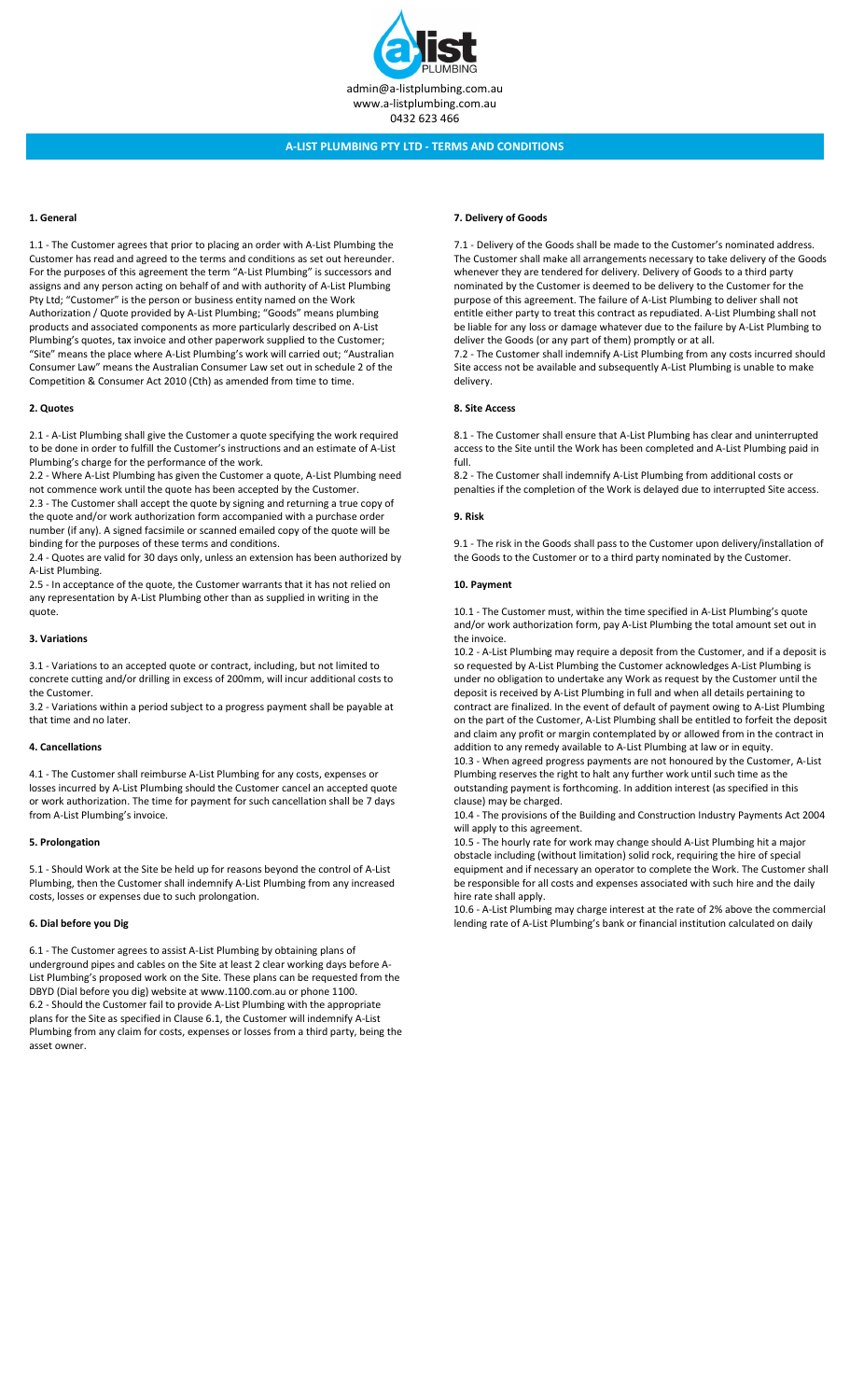

basis on amounts not paid within the time specified in the agreed quote and/or work authorization forms.

10.7 - The Customer must pay to A-List Plumbing any costs, expenses or losses incurred by A-List Plumbing as a result of the Customer's failure to pay to A-List Plumbing including (without limitation) debt collection and legal costs incurred in enforcing payment on a solicitor and own client basis.

10.8 - The Customer shall:

(a) Ensure the Customer or its representative remain on the Site during the performance of A-List Plumbing's work (if required); (b) Sign off that the Work has been completed by A-List Plumbing in accordance with the quote or work authorization form; and (c) Indemnify A-List Plumbing from any claims or charges relating to damage and/or loss of property from the Site if the Customer has not complied with the conditions specified in 10.8(a).

#### 11. Retention of Title

11.1 - Notwithstanding the delivery of installation of the Goods, title in any particular Goods shall remain with A-List Plumbing until the Customer has paid and discharged any and all monies owing pursuant to any invoice issued by A-List Plumbing for the Goods, including all applicable GST and other taxes, levies and duties. Where the Goods have been onsold by the Customer, the Customer will be take to hold the proceeds of the sale of such Goods upon trust for A-List Plumbing and to account to A-List Plumbing for these proceeds.

Any payment made by or on behalf of the Customer which is later avoided by the application of any Statutory Provisions shall be deemed not to discharge A-List Plumbing's title in the Goods nor the Customer's indebtedness to A-List Plumbing and, in such an event, the parties are to be restored to the rights which each respectively would have had if the payment had not been made. 11.2 - The Customer acknowledges that it is in possession of the Goods solely as Bailee until payment of all invoices for the Goods is made pursuant to Clause 11.1 and until that time the Customer must not encumber or otherwise charge the Goods and further the Customer shall be fully responsible for any loss or damage to the Goods whatsoever and howsoever caused following delivery or installation of the Goods to the Customer.

11.3 - The Customer hereby irrevocably grants to A-List Plumbing the right, at its sole discretion, to remove or repossess any Goods from the Customer and sell or dispose of them, and A-List Plumbing shall not be liable to the Customer or any person claiming through the Customer and A-List Plumbing shall be entitled to retain the proceeds of any Goods sold and apply same towards the Customer's indebtedness to A-List Plumbing. If the Customer commits an act of bankruptcy, enters into any form of administration or liquidation, makes any composition or arrangement with its creditors, ceases to carry on business or breaches any fundamental clause of this agreement, then A-List Plumbing may, without prejudice to any remedies it may have, repossess any Goods delivered to the Customer on any account which has not been paid in accordance with the terms and conditions herein and commence proceedings to recover the balance of any monies owing to A-List Plumbing by the Customer.

#### 12. Photos

12.1 - The Customer agrees that A-List Plumbing may take any and all photos of the Works at any stage as to comply with any and all regulations of any Statutory Authority. A-List Plumbing shall make any such photos of the Works available to the Customer upon request.

#### 13. Personal Property Securities Act ("PPSA")

13.1 - In this Clause, the following words have the respective meanings given to them in the PPSA: Financing Statement, Financing Change Statement, Proceeds, Register, Security Agreement, Security Interest and Verification Statement. 13.2 - The Customer acknowledges and agrees:

(a) That these Terms and Conditions constitute a Security Agreement that creates a Security Interest in all Goods (and Proceeds):

a. Previously supplied by A-List Plumbing to the Customer; b. To be supplied in the future by A-List Plumbing to the Customer.

(b) That the Security Interest created by these Terms and Conditions is a continuing Security Interest in all Goods (supplied now or in the future by A-List Plumbing to the Customer) and Proceeds, which will operate (despite any intervening payment or settlement of account) until the Contractor has signed a release;

(c) To waive its rights in relation to the sections listed in subsection 115(1) of the PPSA (or otherwise amended), which will not apply (to the extent if any, mentioned) to the Security Agreement created by these Terms and Conditions.

13.3 - The Customer undertakes to:

(a) Keep all Goods free of any charge, lien or Security Interest except as created under these Terms and Conditions and not otherwise deal with the Goods in a way that may prejudice any rights of the Contractor under these Terms and Conditions or the PPSA;

(b) Sign any further documents and provide any further information (which must be complete, accurate and up-to-date in all respects) that A-List Plumbing may require to:

a. Register a Financing Statement or Financing Change Statement in relation to a Security Interest on the Register;

b. Register any other document required to be registered by the PPSA; or

c. Correct a defect in a statement referred to in clause 13.3(b)a or  $13.3(b)$ <sub>b</sub>.

(c) Indemnify, and upon demand reimburse, A-List Plumbing for all fees (including legal fees on a solicitor/own client basis), coasts, disbursements and expenses in:

a. Registering and maintaining a Financing Statement or Financing Change Statement on the Register or releasing any Goods charged thereby; and

b. Enforcing or attempting to enforce the Security Interest created by these Terms and Conditions.

(d) Not register, or allow to be registered, a Financing Statement or a Financing Change Statement in respect of the Goods or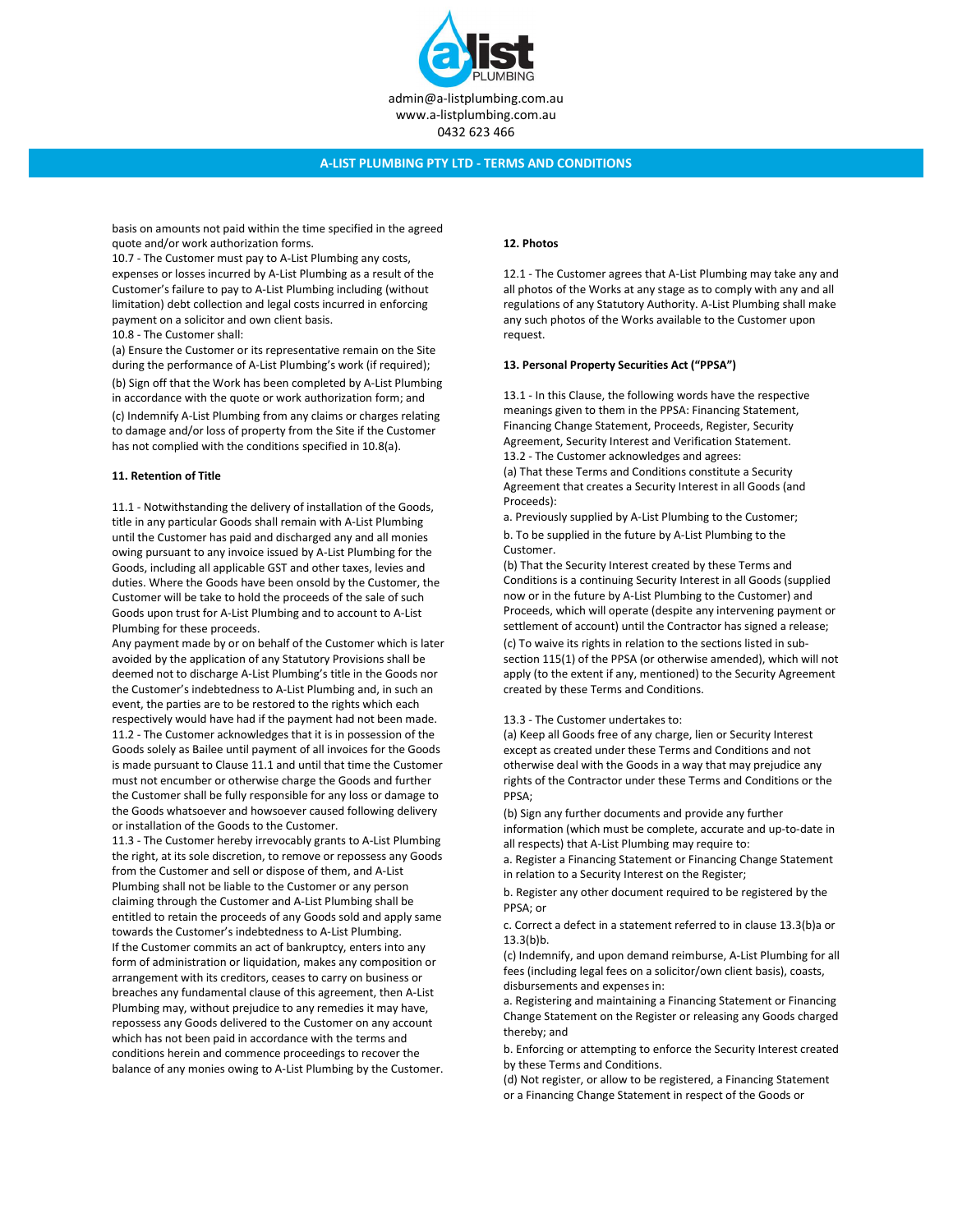

Proceeds in favour of a third party, without the prior written consent of A-List Plumbing; and

(e) Immediately advise A-List Plumbing of any material change in its business details (including, without limitation, its trading name, address, facsimile number) or business practices.

#### 14. Warranty

14.1 - Any warranty as to the Goods on the part of the Customer shall be limited to the written warrant provided by the manufacturer to the Customer on or before the installation of the Goods.

14.2 - A-List Plumbing reserves the right to make null and void the warranty should the Goods be modified, altered, damaged or put to any undue stress other than in the way the Goods were designed to perform.

14.3 - A-List Plumbing shall not provide warranty on the Goods supplied by the Customer to be used in the Work by A-List Plumbing. 14.4 - In respect of all claims, A-List Plumbing shall not be liable to compensate the Customer for any delay in either replacing or repairing the workmanship/Goods or in properly assessing the Customer's claim.

#### 15. Liability

15.1 - The parties acknowledge that, under the Australian Consumer Law, certain conditions and warranties may be implied in these Terms and Conditions and there are rights and remedies conferred on the Customer in relation to the provision of the goods and services which cannot be excluded, restricted or modified by the Agreement ("Non-excludable Rights"). 15.2 - A-List Plumbing disclaims all conditions and warranties expressed or implied and all rights and remedies conferred on the Customer, by statute, the common law, equity, trade, custom or usage or otherwise and all those conditions and warranties and all those rights and remedies are excluded other than any Nonexcludable Rights. To the extent permitted by law, the liability of A-List Plumbing for a breach of a Non-excludable Right is limited, at A-List Plumbing option, to the supply of the Goods and/or any services again or payment of the cost of having the Goods and/or services supplied again.

15.3 - Notwithstanding any other provision of these Terms and Conditions, A-List Plumbing is in no circumstances (whatever the cause) liable in contract, tort including without limitation, negligence or breach of statutory duty or otherwise to compensate the Customer for:

(a) Any increased cost or expense;

(b) Any loss of profit, revenue, business, contracts or anticipated savings;

(c) Any loss or expense resulting from a claim by a third party; or (d) Any special, indirect or consequential loss or damage of any nature whatsoever caused by A-List Plumbing's failure to complete or delay in delivering the Goods or completed the work.

15.4 - A-List Plumbing will have no liability to the Customer in relation to any loss, damage or expense caused by A-List Plumbing's failure to deliver the Goods or complete the work as a result of fire, flood, tempest, earthquake, riot, civil disturbance,

theft, crime, strike, lockout, breakdown, war, the inability of A-List Plumbing's normal suppliers to supply necessary materials or any other matter beyond the control of A-List Plumbing.

### 16. Privacy

16.1 - The Customer hereby authorizes A-List Plumbing to collect, retain, record, use and disclose consumer and/or commercial information about the Customer, in accordance with the Privacy Act 1988 and subsequent amendments, to persons and/or legal entities who are a solicitor or any other professional consultant engaged by A-List Plumbing, a debt collector, credit reporting agency, and/or any other individual or organization which maintains credit references and/or default listings. 16.2 - A-List Plumbing may give information about the Customer to a credit reporting agency for the purposes of obtaining consumer and commercial credit reports and/or lodging consumer and commercial defaults on the Customer's credit file. This information may be given before, during or after the provision of credit to the Customer and will be in accordance with the Privacy Act 1988 and subsequent amendments.

#### 17. Security and Charge

17.1 - The Customer hereby charges all property both equitable and legal, present or future of the Customer in respect of any monies that may be owing by the Customer to A-List Plumbing under these Terms and Conditions or otherwise and hereby authorizes A-List Plumbing or its solicitors to execute any consent form as its attorney for the purposes of registering a caveat over any real property owned by the Customer at any time.

#### 18. Dispute Resolution

18.1 - Without prejudice to either party's rights under the Building and Construction Industry Payments Act 2004 and the Subcontractors' Charges Act 1974, either part may with the consent of the other party refer any dispute under, or arising out of, this Agreement to the Institute of Arbitrators and Mediators Australia, for resolution under the Rules of the Construction Industry Dispute Resolution Scheme. Each case will first be referred to a Conciliator appointed by the Institute unless each party wishes to proceed directly to arbitration. If the conciliation is not satisfactorily concluded within 6 weeks or if the parties want to proceed directly to arbitration, the Institute will appoint an Arbitrator who will make a final and binding award.

#### 19. No Waiver

19.1 - A power or right is not waived solely because a party entitled to exercise that power or right does not do so. A single exercise of a power or right will not preclude any other or further exercise of that power or right or of any other power or right. A power or right may only be waived in writing, signed by the party to be bound by the waiver.